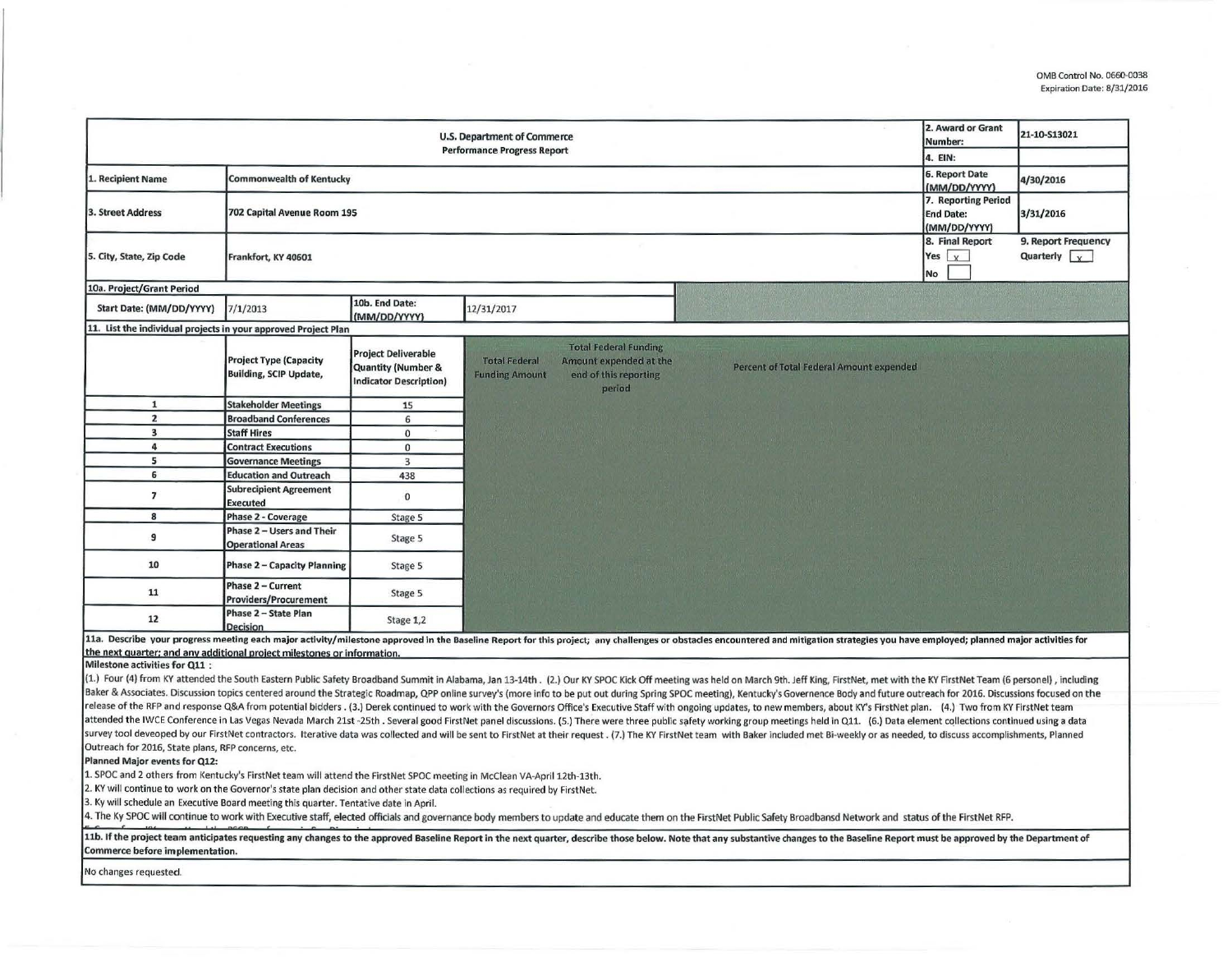11c. Provide any other information that would be useful to NTIA as it assesses this project's progress.

KY FirstNet website up and working to provide training and updated information out the stakeholders/users. Website link https://www.kyfirstnet.com/ Baker & Associates have developed and continue to maintain the KY FirstNet well as developed the outreach training material with assistance and approval from the KY team.

## 11d. Describe any success stories or best practices you have identified. Please be as specific as possible.

The Kentucky State Police and Baker teams are continuing outreach to all public safety & first responders across the state. Breaking the state up into 10 specific user workgroups using the counties with larger metro's work work groups included local fire, ems, police, 911 coordinaters, and em personnel. These were smaller groups and usually one or two were willing to make contact with other 1st responder's in adjacent counties or give us con individual's that would be willing to work with us on getting data. Kentucky is contiuing to recieve data and put out FirstNet information through the workgroups in Q11. The workgroups will be advised on progress of the RF information that may be required for FirstNet. Our Contractor, Baker, has been asked to work on the website page and add links to other websites that provide public safety broadband information and training that could be t

12. Personnel

12a. If the project is not fully staffed, describe how any lack of staffing may impact the project's time line and when the project will be fully staffed.

| 12b. Staffing Table                                                                                                                   |                            |  |                                                    |                      |                                      |                   |                 |                                                |                                          |
|---------------------------------------------------------------------------------------------------------------------------------------|----------------------------|--|----------------------------------------------------|----------------------|--------------------------------------|-------------------|-----------------|------------------------------------------------|------------------------------------------|
| <b>Job Title</b>                                                                                                                      | FTE%                       |  | <b>Project (s) Assigned</b>                        |                      |                                      |                   |                 |                                                |                                          |
| <b>SWIC</b>                                                                                                                           | 75%                        |  | No Change<br>Provide Oversite of SLIGP project     |                      |                                      |                   |                 |                                                |                                          |
| <b>Staff Member</b>                                                                                                                   | 100%                       |  | <b>Provide Administrative Support</b><br>No Change |                      |                                      |                   |                 |                                                |                                          |
| <b>Staff Member</b>                                                                                                                   | 100%                       |  | No Change<br>Provide Project Support               |                      |                                      |                   |                 |                                                |                                          |
|                                                                                                                                       |                            |  |                                                    |                      |                                      |                   |                 |                                                |                                          |
|                                                                                                                                       |                            |  |                                                    |                      |                                      |                   |                 |                                                |                                          |
| 13. Subcontracts (Vendors and/or Subrecipients)                                                                                       |                            |  |                                                    |                      |                                      |                   |                 |                                                |                                          |
| 13a. Subcontracts Table - Include all subcontractors. The totals from this table must equal the "Subcontracts Total" in Question 14f. |                            |  |                                                    |                      |                                      |                   |                 |                                                |                                          |
| Name                                                                                                                                  | <b>Subcontract Purpose</b> |  | Type<br>(Vendor/Subrec.)                           | RFP/RFQ Issued (Y/N) | Contract<br><b>Executed</b><br>(Y/N) | <b>Start Date</b> | <b>End Date</b> | <b>Total Federal Funds</b><br><b>Allocated</b> | <b>Total Matching Funds</b><br>Allocated |
| Michael Baker & Associates                                                                                                            | Website Development        |  | Vendor                                             | N                    |                                      | 2/20/2014         | 6/30/2016       | \$225,000.00                                   |                                          |
| Michael Baker & Associates                                                                                                            | Data Collection            |  | Vendor                                             | N                    |                                      | 2/20/2014         | 6/30/2016       | \$500,000.00                                   |                                          |
| Michael Baker & Associates                                                                                                            | Outreach & Education       |  | Vendor                                             | N                    |                                      | 2/20/2014         | 6/30/2016       | \$543,750.00                                   |                                          |
| 13b. Describe any challenges encountered with vendors and/or subrecipients.<br>No Challenges or issues.                               |                            |  |                                                    |                      |                                      |                   |                 |                                                |                                          |